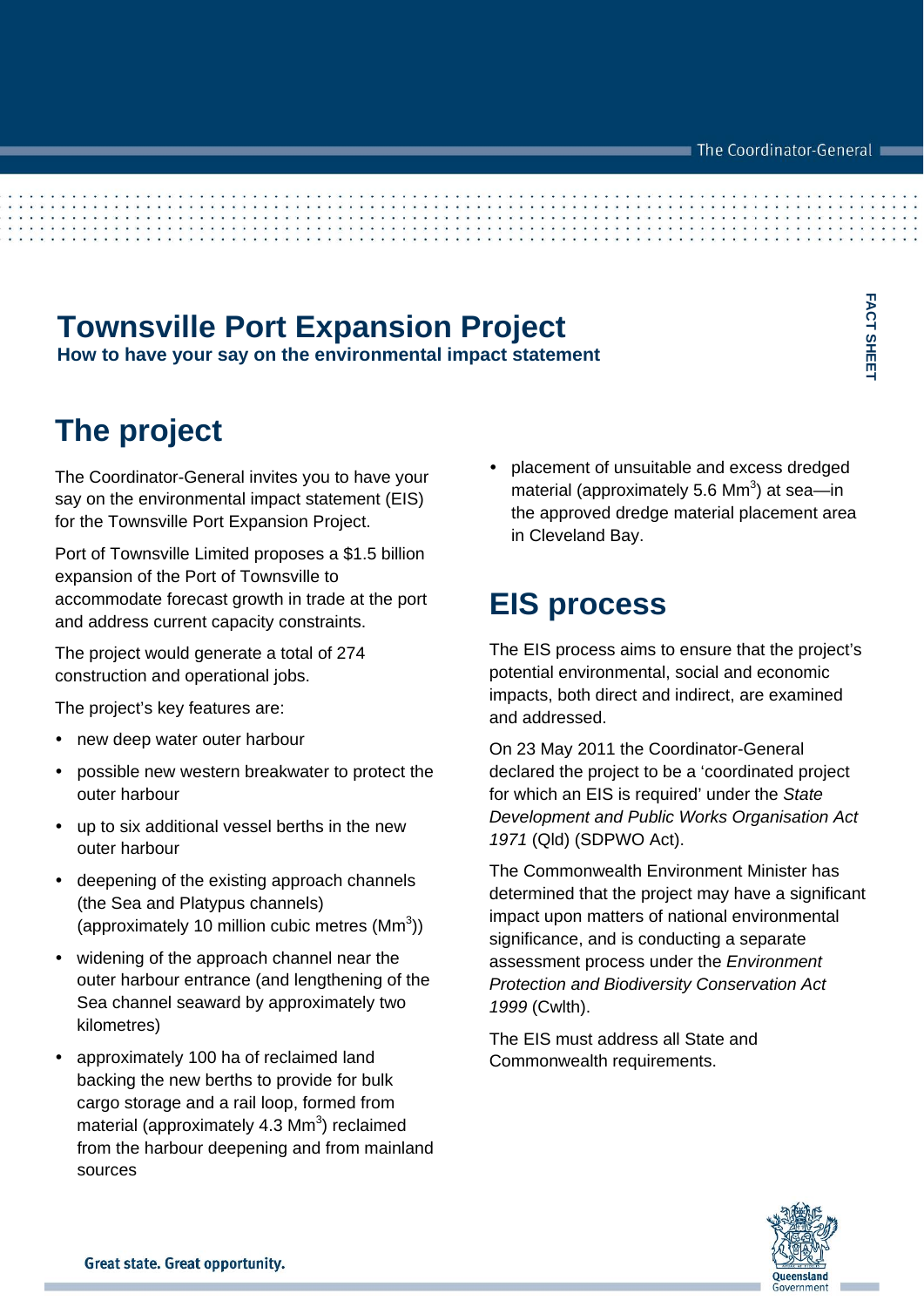## **Have your say**

Port of Townsville Limited has prepared the EIS, which has been released by the Coordinator-General for public and state government advisory agency consultation.

You are invited to comment on the EIS, including the project's potential environmental impacts and/or the measures proposed to manage those impacts.

The Coordinator-General will consider your submission as part of his assessment of the project's environmental impacts.

#### **Important note**

We will provide a copy of your submission, including your name and address, to the proponent. For more information, refer to 'Privacy' on page 3 of this fact sheet.

### **To make a submission**

### **1. Read the EIS**

 [Download the EIS at](http://www.townsville-port.com.au/eis)  [www.townsville-port.com.au/eis](http://www.townsville-port.com.au/eis) 

#### **or**

• order a free copy on CD by telephoning 1800 012 284 or emailing [EIS@townsville-port.com.au](mailto:EIS@townsville-port.com.au)

#### **or**

- view a printed copy between 25 March 2013 and 13 May 2013 at:
	- National Library of Australia, Parkes Place, Canberra, ACT
	- State Library of Queensland, Cultural Centre, Stanley Place, South Bank, Brisbane
	- Townsville City Library, Level 1 Northtown, 280 Flinders Mall, Townsville.

### **2. Make a submission**

Complete the submission form at [www.dsdip.qld.gov.au/tpe.](http://www.dsdip.qld.gov.au/tpe) You can also photocopy the form at one of the above locations.

If you have special communication needs, telephone the EIS project manager on +61 7 3234 1273 to make alternative submission arrangements.

### **3. Send your submission**

Send your completed and signed submission form to one of the following:

**Email:** [TPE@coordinatorgeneral.qld.gov.au](mailto:TPE@coordinatorgeneral.qld.gov.au) 

- **Post:** The Coordinator-General C/- EIS project manager Townsville Port Expansion Project Coordinated Project Delivery Office of the Coordinator-General PO Box 15517 City East Qld 4002 Australia
- **Fax:** +61 7 3225 8282

### **Deadline**

The deadline for submissions is **5pm on Monday 13 May 2013.** 

### **Checklist**

When making a submission:

- clearly state the matter(s) of concern or interest and list points to help with clarity
- $\cdot$  reference the relevant section(s) of the EIS
- provide factual information relied upon and its source
- describe the measure you consider would be appropriate to improve the proposal
- provide sketches or diagrams if they assist to clarify your submission
- ensure your comments are legible.

Note: Under section 157O of the SDPWO Act, it is an offence to give the Coordinator-General a document that contains information known to be false or misleading.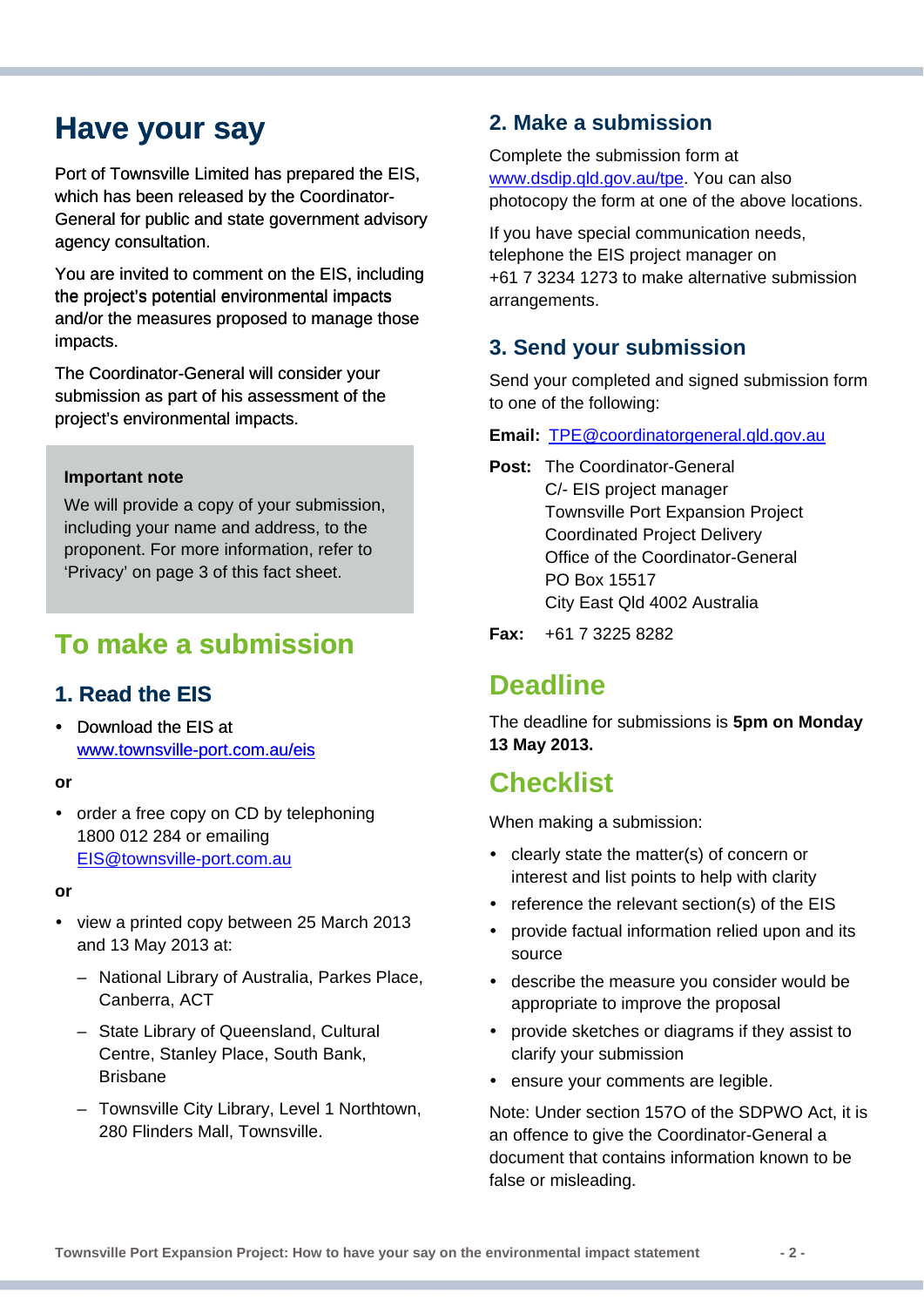For a submission to be 'properly made' under the SDPWO Act, it must:

- be made to the Coordinator-General in writing
- be received on or before the last day of the submission period
- be signed by each person who makes the submission
- state the grounds of the submission and facts and circumstances relied on.

Note: Under the SDPWO Act, the Coordinator-General may accept a submission that is not a 'properly made' submission. However, to ensure you have appeal rights under the *Sustainable Planning Act 2009,* your submission must be 'properly made'.

# **Privacy**

The Coordinator-General is authorised to collect personal information under sections 24 and 29 of the SDPWO Act.

Your personal information will be collected for the purpose of considering your comments, assessing the EIS, completing the EIS process and the performance of functions under the SDPWO Act and other legislation relevant to the proposed project.

Your personal information may be disclosed to the project proponent or other government agencies that are involved in the proposed project, and is also subject to disclosure under the *Right to Information Act 2009*.

Your personal information will not otherwise be disclosed, unless disclosure is authorised or required by law, or is permitted under the *Information Privacy Act 2009*.

## **More information**

For more information about the project, contact Port of Townsville Limited on:

**web** www.townsville-port.com.au/eis

**tel** 1800 012 284

**email** EIS@townsville-port.com.au

For more information about this consultation, contact the Office of the Coordinator-General on:

**email** TPE@coordinatorgeneral.qld.gov.au